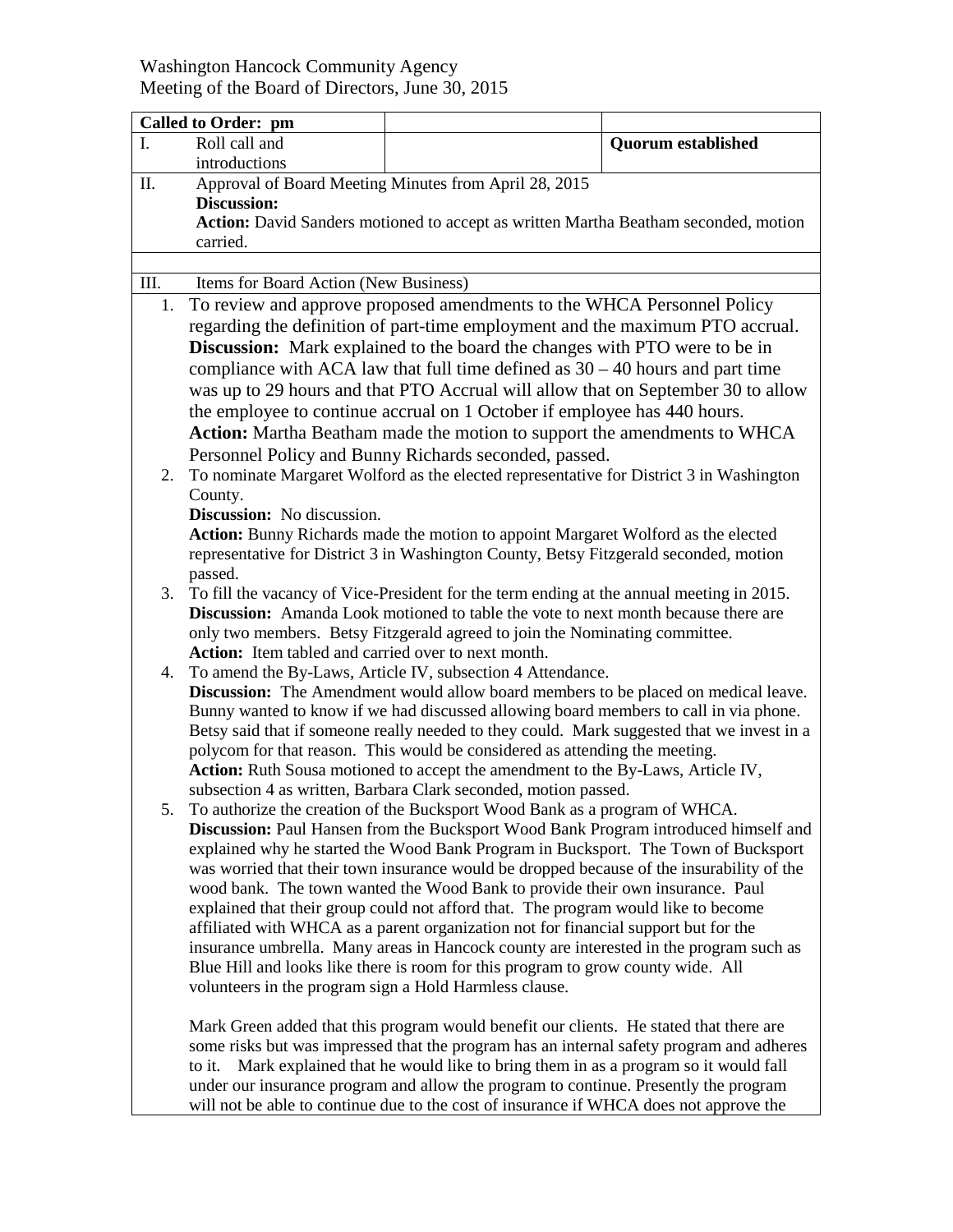Wood Bank as a program.

|     | Questions from the board: Ruth Sousa wanted to know if they go into the wood and cut<br>trees. Paul stated most of the wood is donated. All agreed that one of the biggest dangers<br>is when you cut and drop a tree.                                                                                                                                                                                                                                                                                                                                                                                 |
|-----|--------------------------------------------------------------------------------------------------------------------------------------------------------------------------------------------------------------------------------------------------------------------------------------------------------------------------------------------------------------------------------------------------------------------------------------------------------------------------------------------------------------------------------------------------------------------------------------------------------|
|     | Martha Beatham wanted to know if Mark spoke to our insurance company. Mark said not<br>yet, but believes that probably our insurance company would be adverse to us doing so.<br>But that he feels strongly that the good of the program outweighs the negative.<br>Ron King would like to see a safety manual and program in written form before we<br>approve the program. Paul stated that there isn't one and that he honestly does not have<br>the time to compile that. Paul said that he is willing to train his staff. Mark stated that we<br>will develop a list with rules for cutting wood. |
|     | Amanda Look stated that if this does become a program that we do need guidelines for<br>safety, programmatically and policy wise, and eligibility of who would be the clients.<br>Mark stated that Paul's group would provide wood in the Bucksport area and that other<br>areas would need to develop their own wood banks for their specific town and surrounding<br>areas. All wood banks would need to comply with WHCA Safety rules and policies.                                                                                                                                                 |
|     | Craig wanted to know do they, the volunteers at the wood, deliver the wood or does the<br>client pick up. Paul stated that it was situational and arrangements can be made to deliver<br>and stack the wood if needed. The Town of Bucksport requires that the wood bank<br>provides fire safety inspection and fire alarm inspections on all clients that receive wood.                                                                                                                                                                                                                               |
|     | David Sanderson wants the program to have some type of organization like a board. Paul<br>stated that he has volunteers to cut and store the wood and that is what they do. He would<br>not be able to keep his volunteers if they had to have meetings all the time to form boards<br>and meetings.                                                                                                                                                                                                                                                                                                   |
|     | Joe stated that Kevin checked with our insurance company and that it would need to be a<br>program vice us being a fiscal sponsor. Amanda stated that we should provide to Paul a<br>structure of what a program is and what WHCA would require. Mark stated that we<br>would provide a list of safety rules and WHCA Safety Policies. WHCA will also set up a<br>small board (ie: Mark, Joe, and one board member).                                                                                                                                                                                   |
|     | <b>Action:</b> Ron King made motion that we accept as a preliminary program to allow for the<br>development of safety program and policies and development of a board. Ruth Sousa<br>Seconded, motion passed.                                                                                                                                                                                                                                                                                                                                                                                          |
| IV. | Reports                                                                                                                                                                                                                                                                                                                                                                                                                                                                                                                                                                                                |
| 1.  | President's Report - Betsy Fitzgerald - Talked about her meeting with HUD and<br>other members of Washington County who worked with the GROW WA and<br>voted to support the GROW WA recommendation. Good energy in the room.<br>HUD is interested Senior Housing in Washington County. Washington County<br>has the interest of HUD and they have funding available. Bobbi will send out the<br>link to the GROW WA Sustainable Housing report.                                                                                                                                                        |
| 2.  | Nominating Committee-Amanda said that there are 4 open positions on the board<br>and one more that will be open next month. Some questions are "Why are we<br>loosing people on the board, what can we do to retain them, identify our current                                                                                                                                                                                                                                                                                                                                                         |

strengths and weakness, and are we doing the right thing for the board?" What is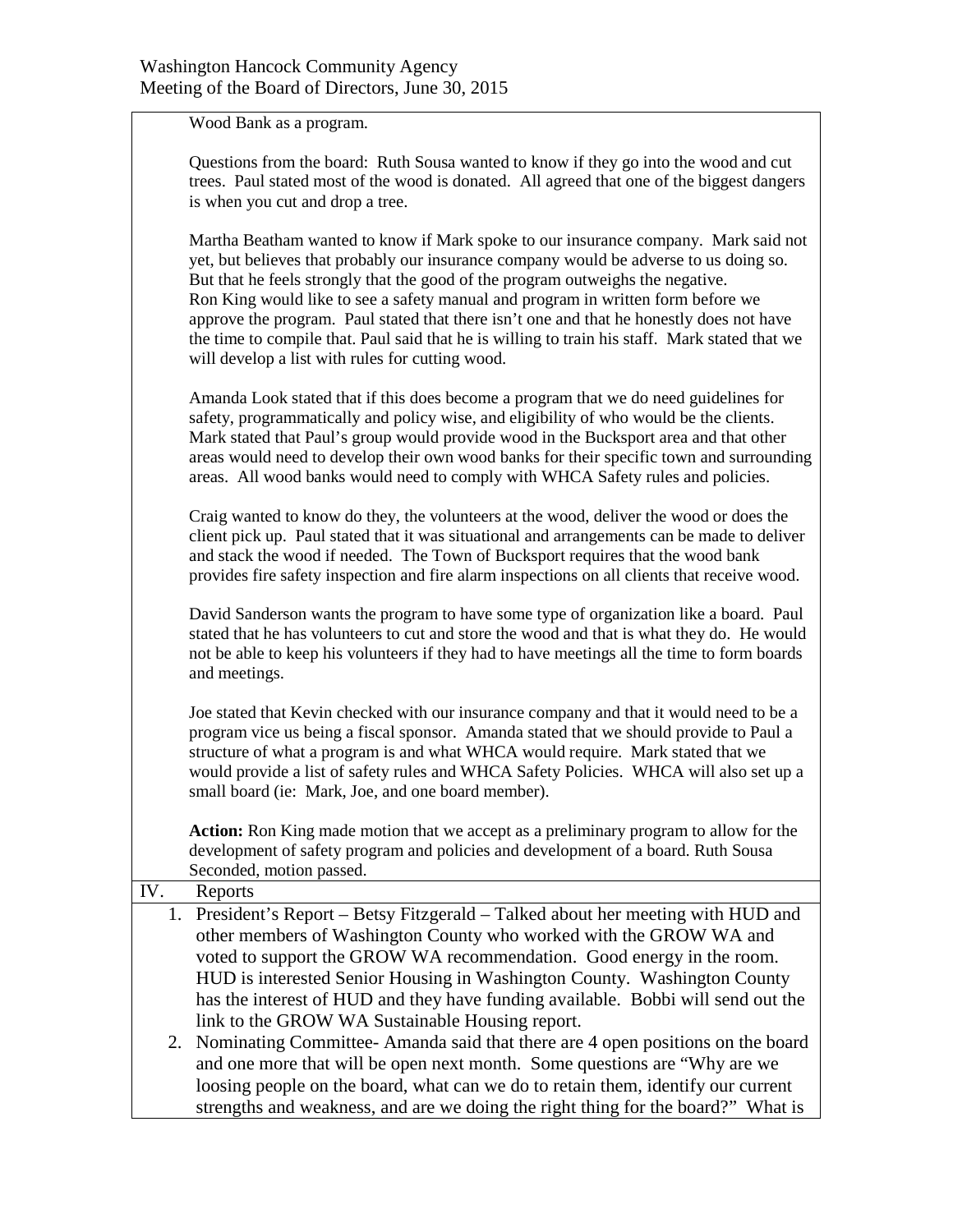the role of the nominating committee – give name to the nominating committee and they will contact the person and then invite them to a board meeting, then board will discuss the person's strengths and weakness. Craig said that there should be stated expectations of what is required from board members. Amanda stated that we need to have an orientation for new board members. Amanda put together a survey for the board so they can give input to the nominating committee. Martha wanted to let the board know that the whole board is responsible for looking for and recommending new board members.

- 3. Development Committee The bucket project has raised \$5K. Committee is going to look at it and see why it isn't taking off like they thought it would. SEED is around \$60K goal is \$80k. Sarah is back and working in the Development Division and busy with Facebook, development, and reports. They are going to work on the development plan and will bring to board in two months.
- 4. Executive Directors Report Mark Green Thanks to Bobbi for coming in on her vacation to do minutes and cook dinner. Working on Mehaf grants of 60 and 40K to work on health outcomes. Meeting attendance has dropped off the last couple of months. Meeting tomorrow to bring more life into the group and looking how to get the health centers involved in the grants. Have been doing focus groups (Community Circles) to listen to low income Liheap clients and their thoughts and opinions of health care in Washington County. Individuals are offered rides and Hannaford gift cards to attend the meetings about the current health care system in Washington County. Mark mentioned that he learned from the meetings that there is pretty good acute care but anything for a specialty care that the clients have to travel many miles for services.

Family advocate position is going well and she has created the program rules, etc… and has started to see clients. We also hired a new Case Manager for the Veterans Program and she will be covering Washington Aroostook counties partnering with the Easter Seals Program to do so. Betsy, Joe and Mark met with John T. Gorman Foundation about Washington County and how well the groups and programs collaborate in Washington County.

5. Annual Report – Presented report to the board for their approval. Sarah explained that we need to have it approved by the board by June 30 for CSBG compliance. Asked board if they had questions about the report. David wanted to know what if any reaction there was to the one page annual report from a couple of years ago. Joe said that we really don't get much feedback at all about any of the Annual Reports. Ruth wanted to know if towns should be listed next year in the donor listing. Next year they will be. Joe presented the new updated WHCA Fact Sheet. This is a useful marketing tool to give to people interested in WHCA and what we do. Front side of the sheet is the overview and the back can be tailored to WHCA program specific.

## Written Reports

- a. LiHEAP Report
- b. Friendship Cottage Report
- c. Development and Community Services -
- d. Transportation